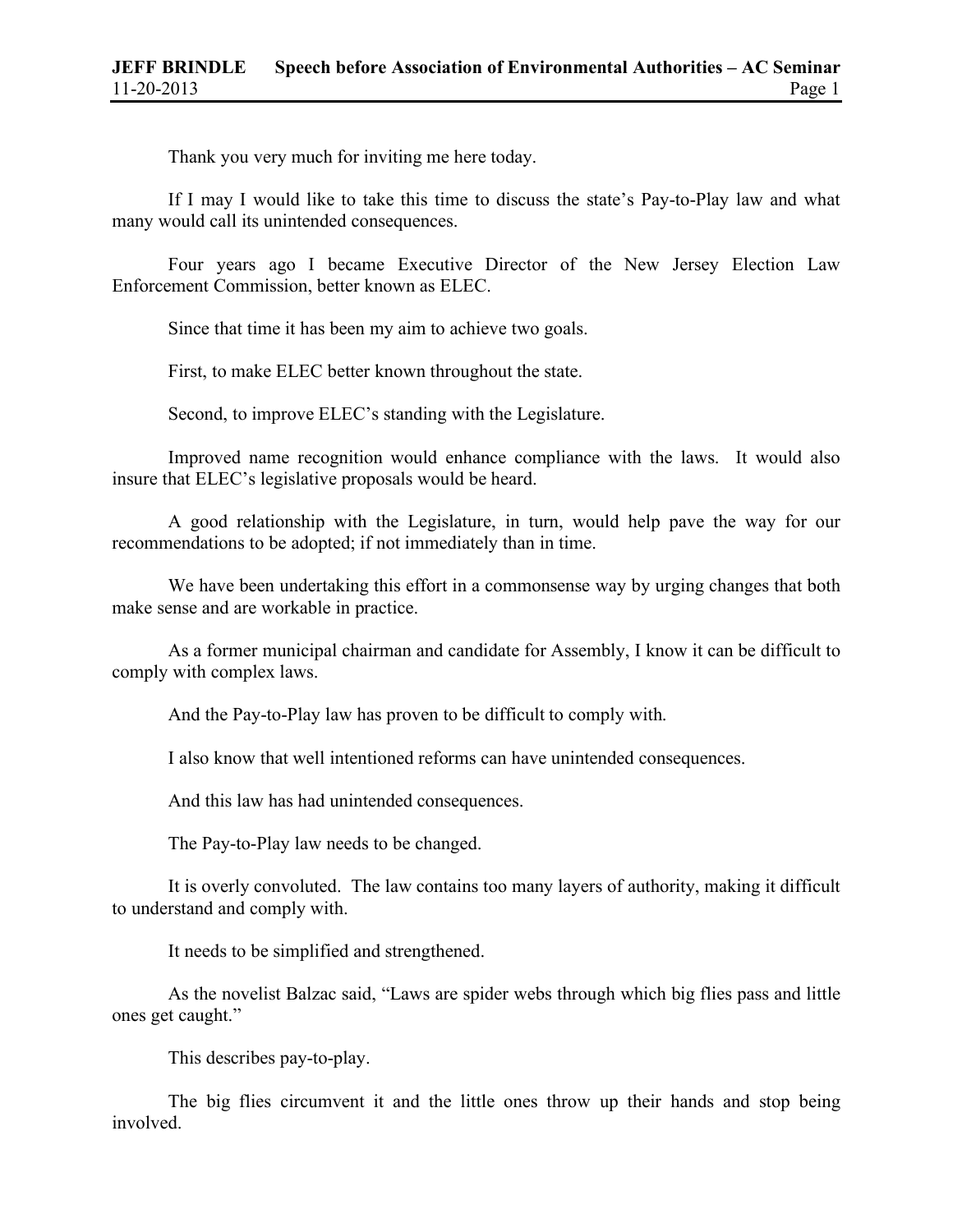Neither is good for the electoral system.

The Pay-to-Play law works like this.

Or let me put it another way. I'm going to attempt to explain it.

A business that has been awarded a state contract is required to disclose its contributions to the State Treasurer.

This has to be done prior to ten days of the contract going into effect.

A business awarded a legislative, county, or municipal contract has a similar obligation, only contributions must be disclosed to the Legislature, or the applicable county or municipality.

In addition, any business that receives more than \$50,000 worth of public contracts statewide is required to report its contributions and public contracts to ELEC annually.

The report must be filed by March 30.

The law bans businesses from receiving a contract of more than \$17,500 if it made a contribution of more than \$300.

The ban involves the 18-month period prior to the contract being awarded and for the term of the contract.

Prohibitions apply to all candidates, officeholders, and political parties that have any involvement with the decision to grant a contract.

There is, however, an exemption for contracts awarded during times of emergency.

These are the restrictions that apply to state contracts and to contracts awarded by municipalities and counties operating under the state Pay-to-Play law.

But what happens if a local government entity doesn't want to be subject to state law?

In this case, local governments have two options:

- 1) They can write their own ordinance; or
- 2) They can invoke the fair and open provision.

The law allows counties, municipalities, county and municipal authorities, boards of education and fire districts, to pass their own pay-to-play ordinances or rules.

At last count 176 municipalities, school districts, and authorities have done so.

Seven counties have adopted their own ordinances.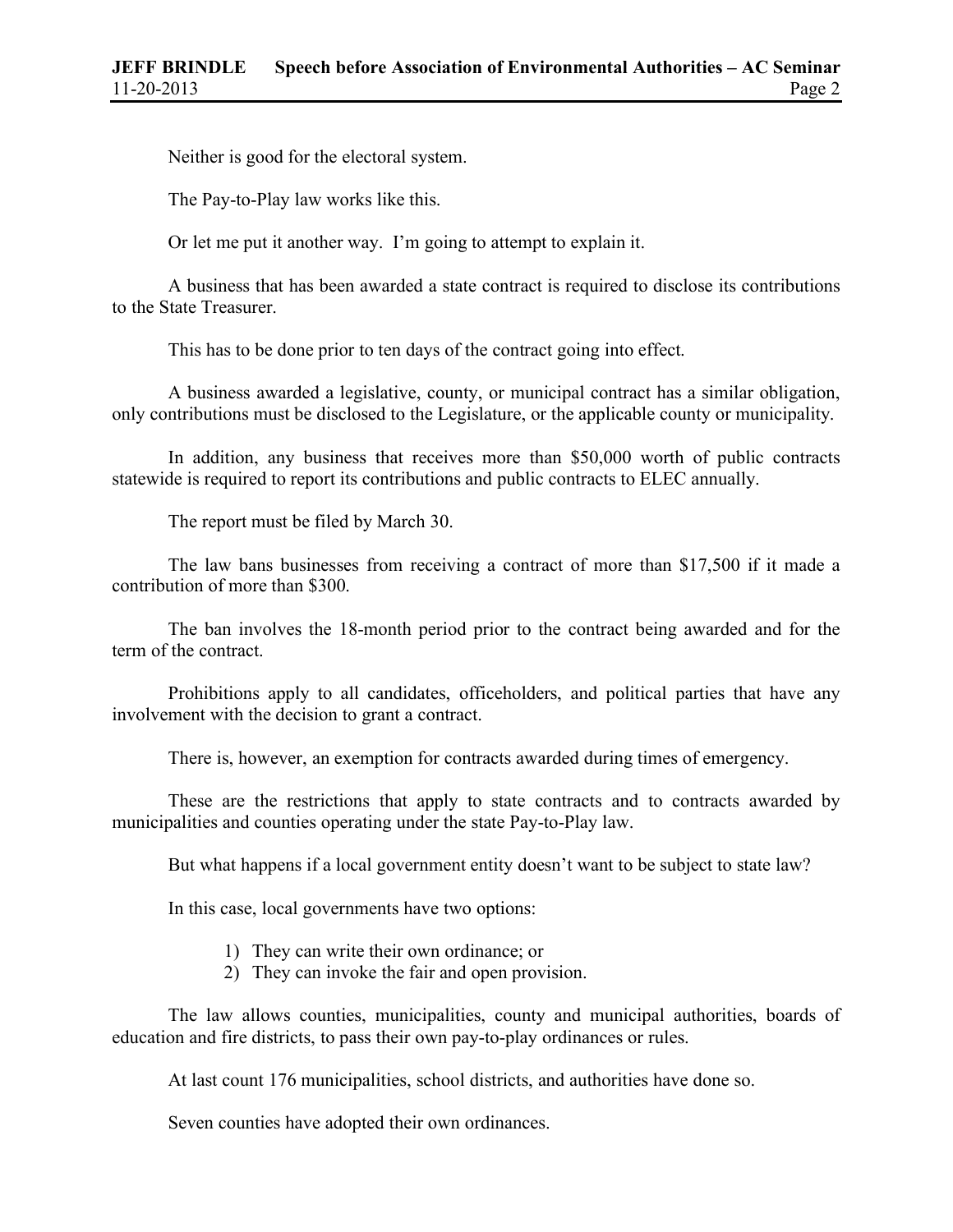The law also permits local governments to invoke the "fair and open" provision. This loophole is available to them if they would rather not enact their own ordinance.

Fair and open simply allows municipalities and counties to get out from under state law if they publicly advertise their bidding process.

When they do this none of the features of the state Pay-to-Play law apply, including the \$300 contribution limit.

This "fair and open" provision applies to local authorities, boards of education, and fire districts as well as municipalities and counties.

Added to these exemptions are executive orders that have further clouded the issue, adding more layers of complexity onto the law.

If I can sum up.

The law:

- 1) applies to all state contracts;
- 2) the law exempts contracts awarded under emergency circumstances;
- 3) the state law sometimes applies to local government entities;
- 4) municipalities and counties can enact their own ordinances; hundreds have;
- 5) local governments can invoke the fair and open provision; and
- 6) various and sundry executive orders apply in certain circumstances.

In other words, we have a law that is difficult to untangle yet one that can cause a business to forfeit a public contract, even in the middle of performing the contract, if the business, a partner, or a spouse, inadvertently makes a contribution of \$300.

Though well intended, this law has had unintended consequences.

Here are some.

Number One – Instead of making our campaign system more transparent it has done the opposite.

Contributions are now harder to track. And as has been said by others: "money is the mother's milk of politics."

There is less disclosure, not more.

Number Two – The law has forced many business people to withdraw from political participation.

I can't tell you how many people have told me: I can't figure out the law so I just don't give anymore.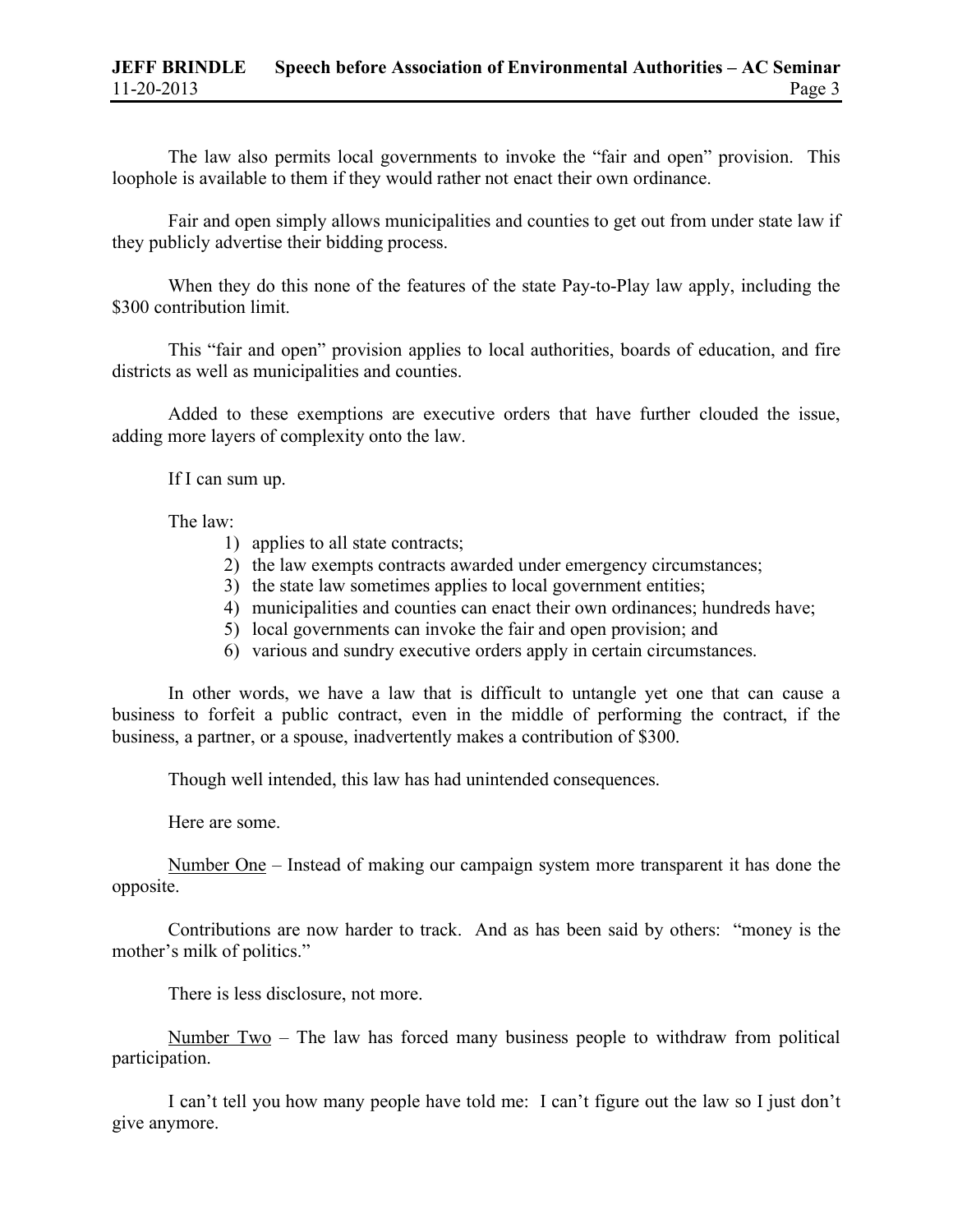This fact is evidenced through the drastic decline in fundraising by candidates and political parties.

Unfortunately, these are the very-same entities that are the most accountable to the public.

Since 2006, when the law went into effect, spending by candidates and parties has declined by more than 50 percent.

Number Three – Where did the money go?

It went to two places. Both not subject to pay-to-play.

First – political action committees, or PACs, have been established by party operatives.

These party operatives have set up PACs as totally separate from the political parties.

PACs are not subject to pay-to-play restrictions. They constitute a legal way for businesses to circumvent the Pay-to-Play law.

With a wink and a nod contractors make contributions to these groups, thereby gaining the same kind of influence that they would if they gave to candidates or parties directly.

Only pay-to-play doesn't apply.

Both parties have done this. It's been bipartisan.

Naturally this makes it more difficult to track the flow of money. The public is left in the dark in terms of the intent of pay-to-play, which is to connect the dots between contributions and contracts.

Second – Independent, outside groups have practically taken over politics in New Jersey.

Over \$38 million was spent by Super PACs and others in this year's legislative and gubernatorial election.

That's six times what was spent by the state parties and four legislative leadership committees.

These independent groups have become surrogate political parties. They are assuming the traditional roles played by the parties. They are getting out the vote, registering voters, providing strategy, and conducting polls.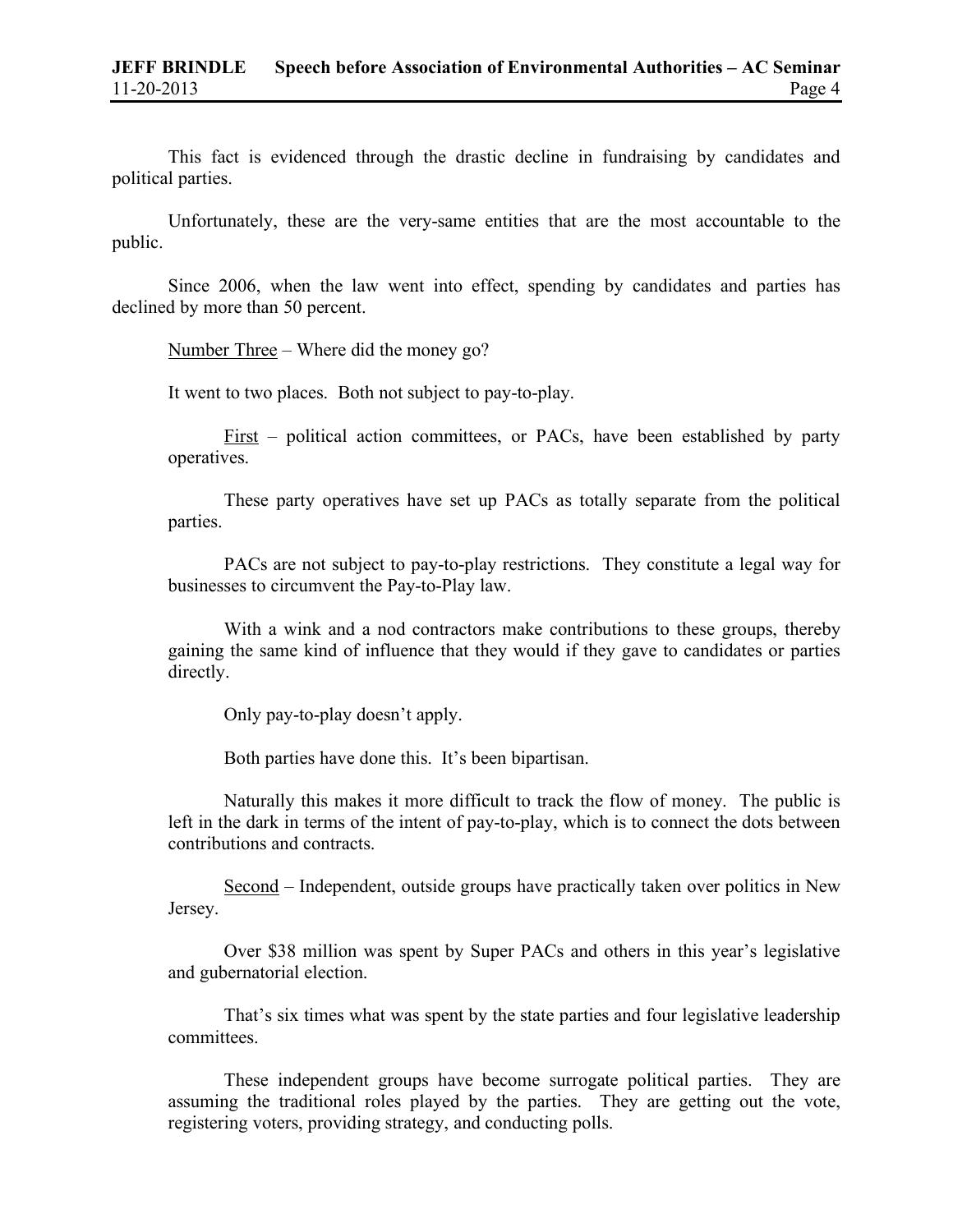And of course they are spending heavily on radio, TV, and direct mail.

Independent groups are emasculating the parties, which throughout our history have been the staple of American politics.

These groups operate in the dark. Most are unregulated and are not required to disclose their contributors or, in some cases, their spending.

These groups often do not operate in a responsible way. Instead they relieve the candidates and parties of doing the dirty work of personal attacks.

With names like "Fund for Good Government" or "For Your Future" it is difficult for the general public to connect them to a candidate or political party.

Now I'm not laying this all at the feet of the Pay-to-Play law. The trend started nationally with the McCain/Feingold reforms in 2002. It then sped up following the Citizens United case in 2010.

But undeniably a lot of contractor cash has flowed to these groups rather than to candidates and parties.

Why? Because these groups are not subject to pay-to-play.

Finally, Number Four – I'm sure you are familiar with the Birdsall case.

It centered around Birdsall executives allegedly laundering money through their employees, who in turn made \$300 contributions to various public officials and parties.

A number were indicted. This scheme was an alleged illegal attempt to skirt the Pay-to-Play law in an effort to secure public contracts.

Thus, this very complicated law has resulted in businesses either withdrawing from political participation or attempting legally or illegally to skirt the law.

Is there anything to be done about this?

We think so.

First, the Commission has put forth a plan to amend the law.

Our proposals have largely been supported by Governor Christie and have been incorporated into a bill introduced by State Senator James Beach.

Here is the plan.

1. Enact one state law that applies at all levels of government;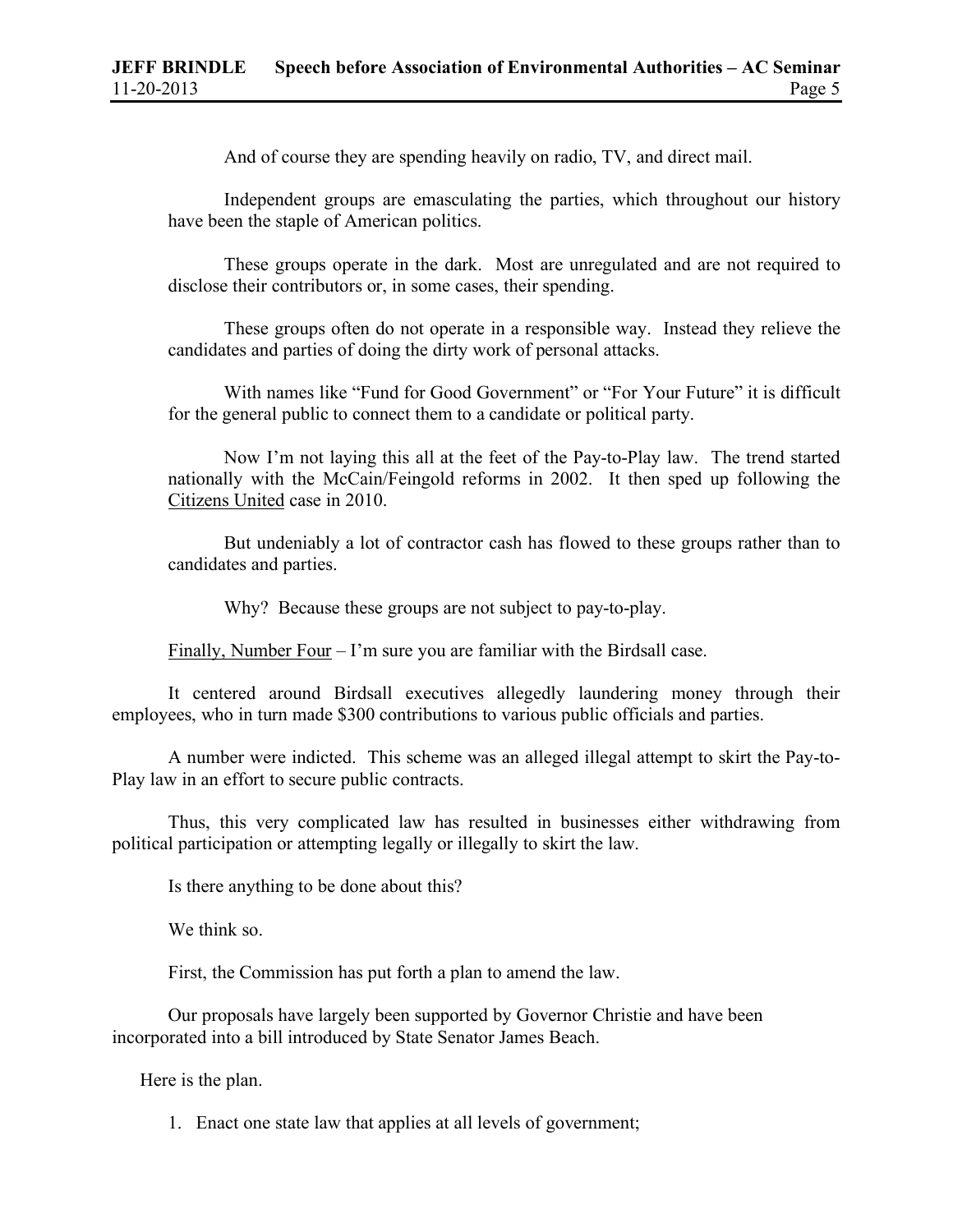- 2. Abolish the fair and open loophole;
- 3. Require any business that receives a contract of \$17,500 to disclose the contract and contributions made; and,
- 4. Increase the contribution limit applying to public contractors from \$300 to \$1,000.

These straight forward changes will simplify the law and make it understandable to all.

They would eliminate a loophole that makes a mockery of the law.

They would strengthen disclosure and enhance transparency.

And they would help to return fundraising prowess to accountable parties and candidates by increasing the contribution limit to \$1,000.

This limit is less than 50 percent of the limit applying to non-contractors.

Second, in an op-ed piece I suggested that the Legislature form a commission along the lines of the Rosenthal Commission in 1993 to determine ways to strengthen the political parties and offset the influence of PACs and independent groups.

Third, outside groups should be made to disclose their contributors and their spending.

Under Citizens United, the U.S. Supreme Court came out strongly for disclosure.

So there is not a problem constitutionally in getting these groups to disclose.

It just depends on the will of the Legislature.

By requiring disclosure by these groups, in combination with the pay-to-play reforms, public contractors and others will begin to send money back to the parties and candidates, offsetting the influence of these groups.

At the very least these steps should be undertaken to improve pay-to-play, to bring greater transparency to the process, and to avert a scandal that surely is looming as the electoral process is more and more turned over to these anonymous groups.

So in conclusion.

I want to thank you again for inviting me here today and allowing me to speak about New Jersey's Pay-to-Play law and my strong belief that it needs to be simplified and made stronger through disclosure.

It has been a pleasure.

I know that what all of you do is critical to the health and welfare of the communities you serve.